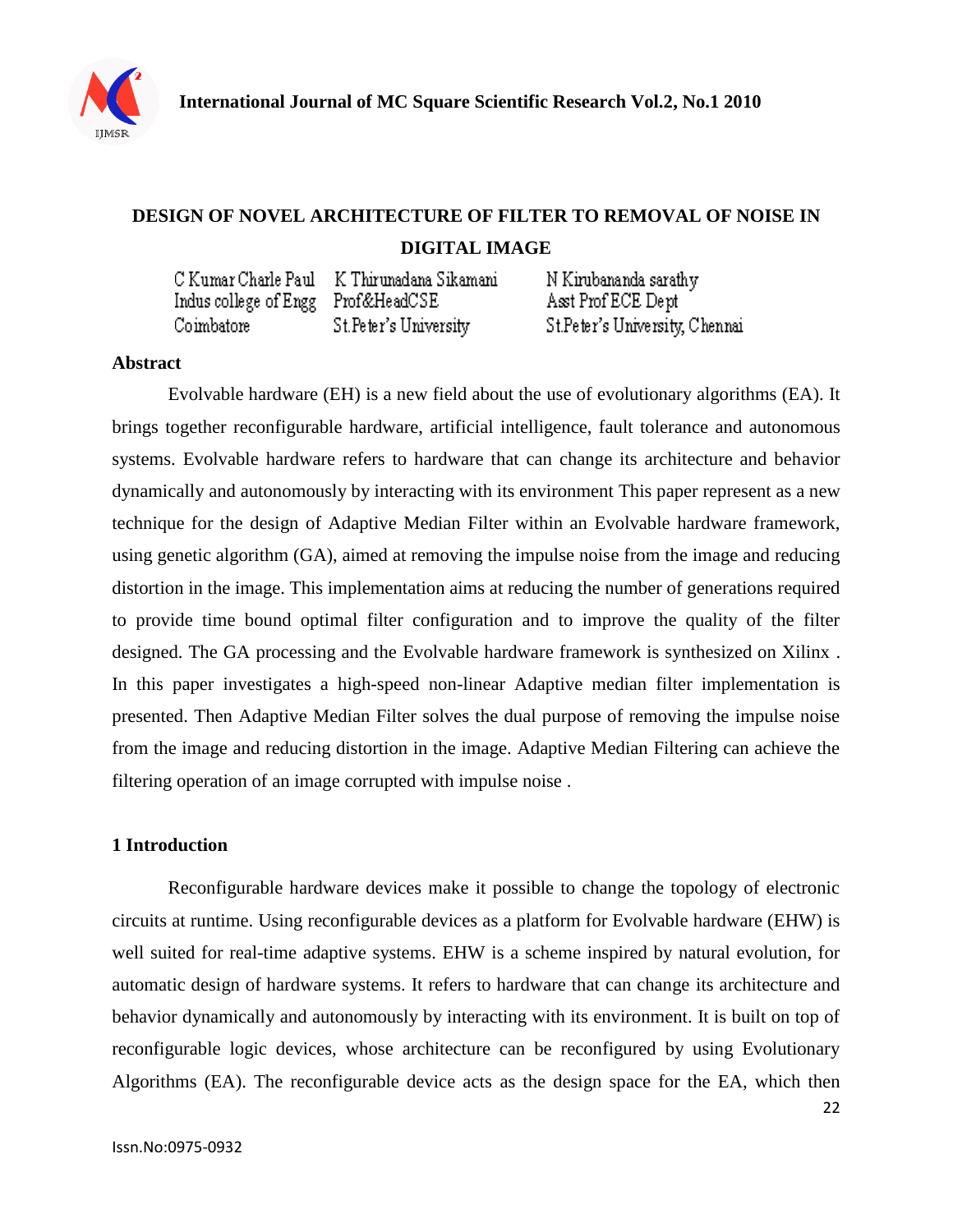

determines the optimum hardware configuration required for a particular design specification. EHW is best suited for cases where the design specification doesn't provide sufficient information to permit using conventional design methods [2]. For example, the specification may only state desired behavior of the target hardware. In other cases an existing circuit must adapt, i.e. modify its configuration, to compensate for faults or perhaps a changing operational environment. For instance, deep-space probes may encounter sudden high radiation environments and alter a circuit's performance; the circuit must self-adapt to restore as much of the original behavior as possible and quickly. In this work, a reconfigurable median filter constitutes the backbone of the Noise redection. A genetic algorithm based implementation of meadin filter to cancel out the interference from the varied noise sources and abstract the original signal is presented in this work. Both the filter as well as the hardware required for evolution is implemented in a single Field programmable gate array (FPGA). The circuit is based on contextswitching in FPGA-devices and preliminary results indicate the use of a compact hardware as well as fast adaptation. The proposed evolvable architecture for ANC is very effective, resulting in significant improvement in terms of reproduced signal quality. The entire system is synthesized on a Xilinx Virtex XCV1000 FPGA. As the entire filter, including the FIFO, and the delay elements, are realized on the reconfigurable fabric, a more optimum filter is realized (using fewer resources) for a given frequency response. Median filtering is a powerful instrument used in image processing. The traditional median filtering algorithm, without any modifications gives good results. There are many variations to the classical algorithm, aimed at reducing computational cost or to achieve additional properties. Median filters are used mainly to remove salt-and pepper noise. Doing this, they preserve edges in the image (preserve their location and do not affect their steepness, unlike Gaussian filters), but unfortunately median filtering may destroy small features in the image. A way to avoid it is to apply center-weighted median filtering instead of a plain median, but the drawback of this solution is the detoriation of the filter"s ability to suppress impulse noise. Common drawback of various kinds of the median filtering is their computational cost. Computing a two-dimensional median for an *NxN* window, requires sorting of *NxN* elements for every image pixel and choosing the median value for the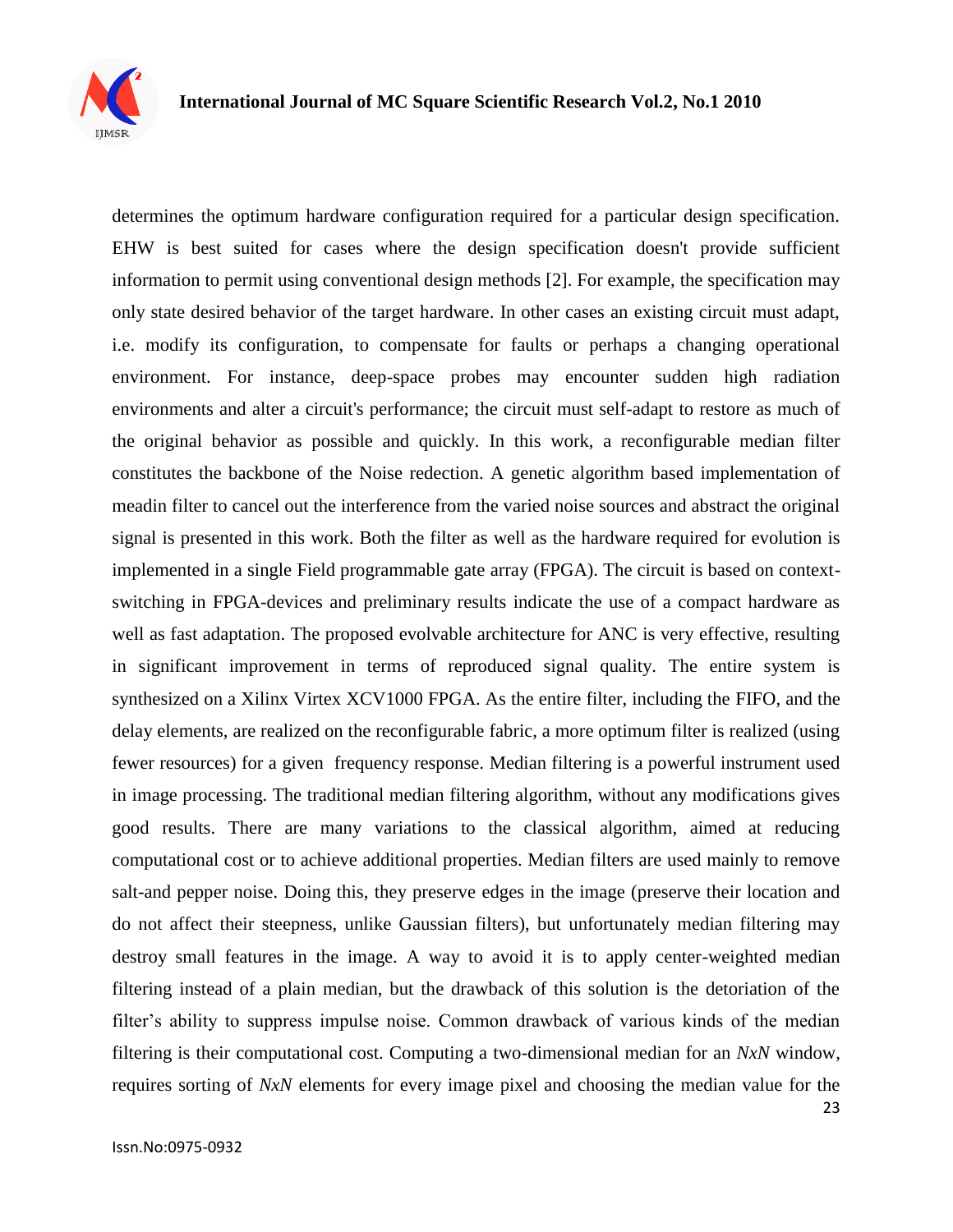

output. After the sorting, each queue element is assigned a value called a rank, specifying its position in the queue as a result of sorting.

Therefore, using median filtering in any real-time vision system requires a significant computational power. One way to speed up the computations is to implement the algorithm in hardware, e.g. with the help of FPGA circuits. The rationale behind this is to use the FPGA's inherent ability to execute operations in parallel. Moreover, programmable logic creates the possibility to tailor the implementation to the user"s needs. All this results in a significant speedup over the software implementations by using sequential processors. One drawback of hardware-based algorithm development is the complexity of the design process as implementing algorithmically complex operations is very difficult. Median filtering, like many other low-level image processing algorithms is fairly simple - the main problem in this case is the amount of data to handle.



Fig 1 Adaptive Median Filter

# **2. Adaptive Median Filter**

The Adaptive Median Filter is designed to eliminate the problems faced with the standard median filter. The basic difference between the two filters is that, in the Adaptive Median Filter,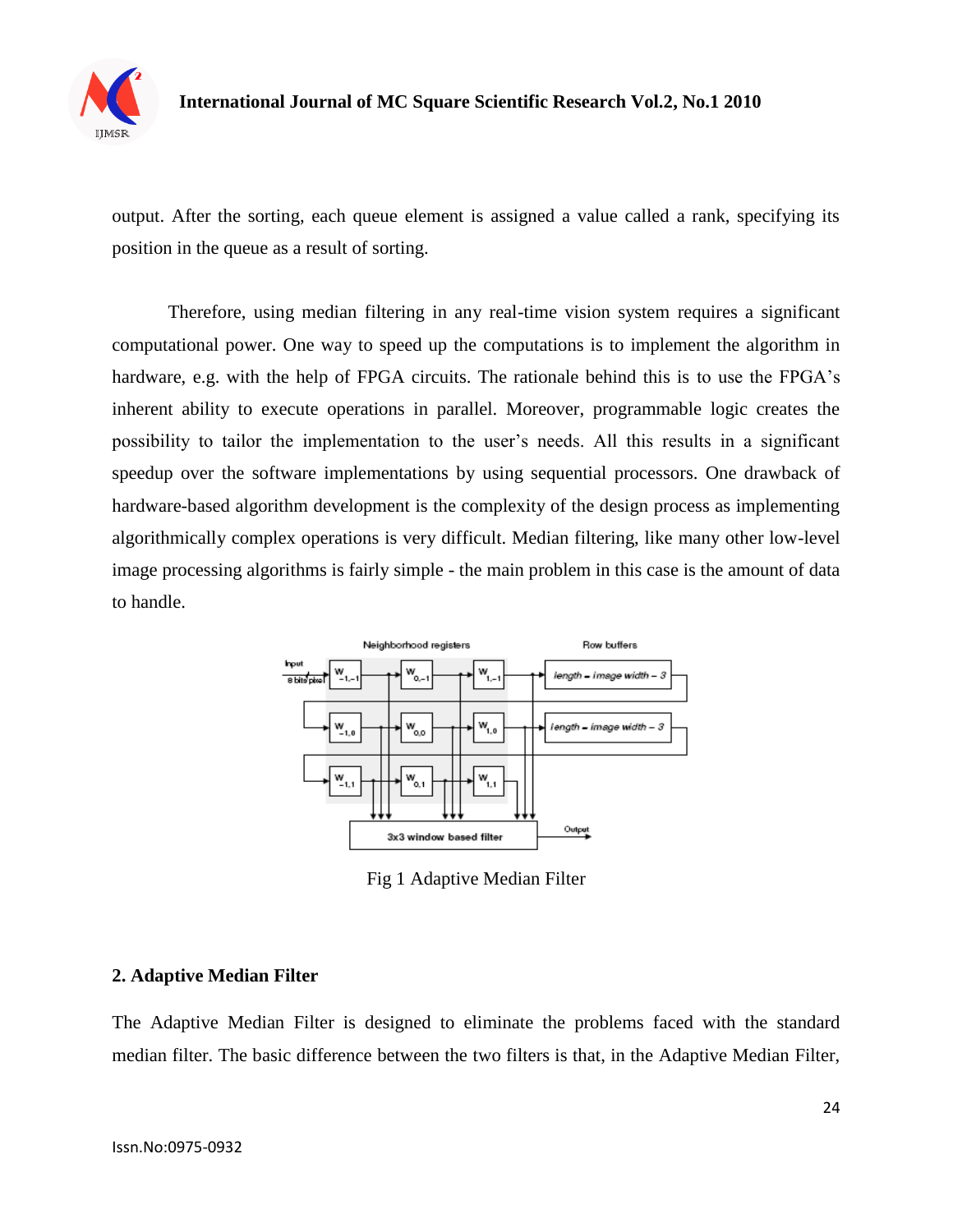

the size of the window surrounding each pixel is variable. This variation depends on the median of the pixels in the present window. If the median value is an impulse, then the size of the window is expanded. Otherwise, further processing is done on the part of the image within the current window specifications. "Processing" the image basically entails the following: The center pixel of the window is evaluated to verify whether it is an impulse or not. If it is an impulse, then the new value of that pixel in the filtered image will be the median value of the pixels in that window. If, however, the center pixel is not an impulse, then the value of the center pixel is retained in the filtered image. Thus, unless the pixel being considered is an impulse, the grayscale value of the pixel in the filtered image is the same as that of the input image. Thus, the Adaptive Median Filter solves the dual purpose of removing the impulse noise from the image and reducing distortion in the image. Adaptive Median Filtering can handle the filtering operation of an image corrupted with impulse noise of probability greater than 0.2. This filter also smoothens out other types of noise, thus, giving a much better output image than the standard median filter as Shown in Fig1 .

#### **3. Evolvable Hardware**

#### 3.1 Evolvable Hardware Concepts

Evolvable hardware is based on the idea of combining reconfigurable devices with evolutionary

algorithms such as Genetic Algorithms [3,4]. The basic concept in EHW is to regard the configuration bits for reconfigurable hardware devices as chromosomes for GA. By choosing an appropriate fitness function for the given task, GA can autonomously find the best hardware configuration in terms of chromosomes i.e. configuration bits. The algorithm for evolving circuits on a reconfigurable fabric is shown in Fig. 2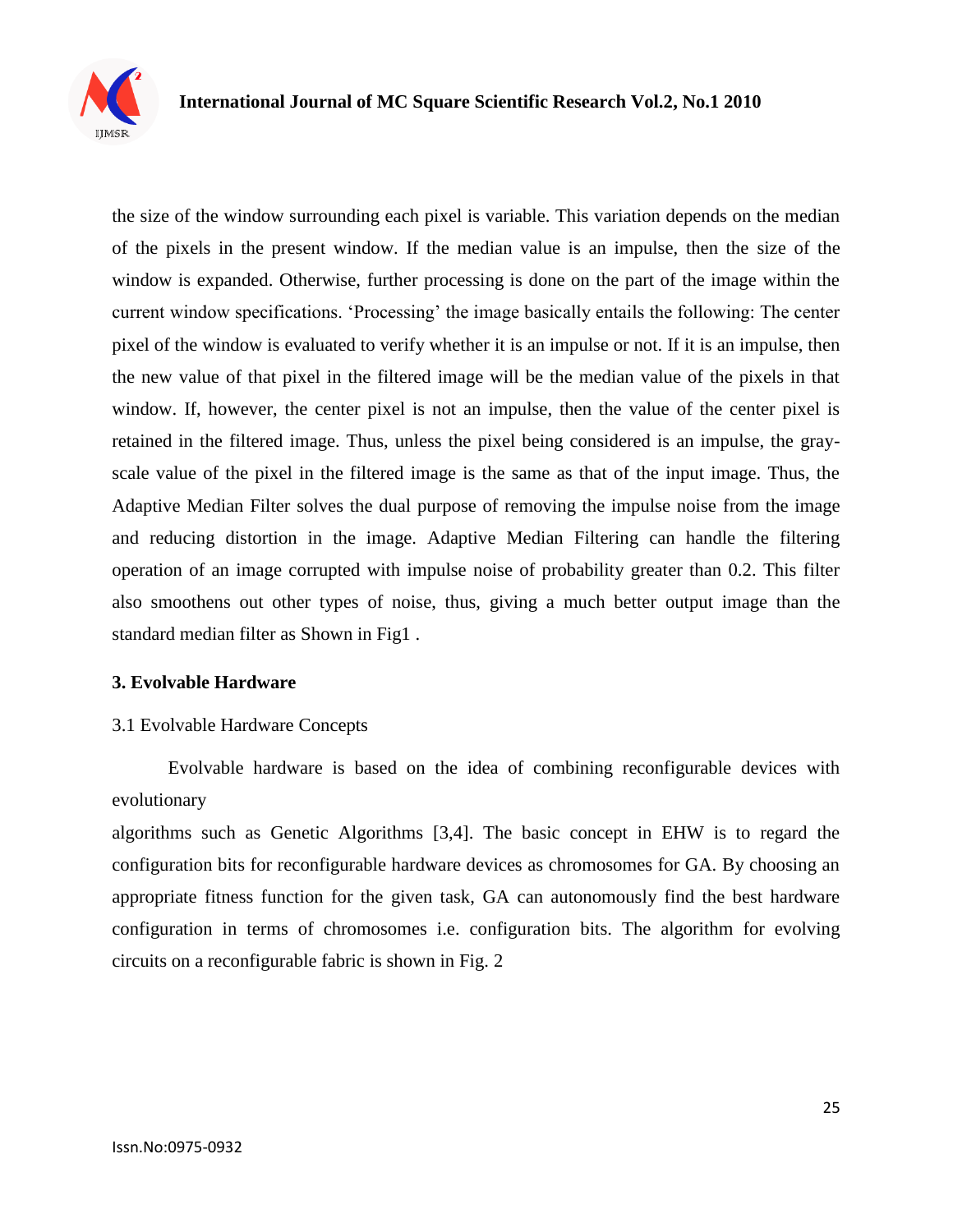



Fig 2 Block Diagram of EHW

Evolvable hardware problems fall into two categories: original design and adaptive systems. Original design uses evolutionary algorithms to design a system that meets a predefined specification. Adaptive systems reconfigure an existing design to counteract faults or changed operational environment. Original design of digital systems is not of much interest because industry already can synthesize enormously complex circuitry. For example, one can buy IP to synthesize USB port circuitry, Ethernet microcontrollers and even entire RISC processors. Some research into original design still yields useful results, for example genetic algorithms have been used to design logic systems with integrated fault detection that out perform hand designed equivalents. Original design of analog circuitry is still a wide-open research area. Indeed, the analog design industry is nowhere near as mature as is the digital design industry. Adaptive systems have been an area of intense interest in the recent past.

The fitness of an evolved circuit is a measure of how well the circuit matches the design specification. Fitness in evolvable hardware problems is determined via two methods:- 1) Extrinsic evolution: All circuits are simulated to see how they perform 2) Intrinsic evolution: Physical tests are run on actual hardware.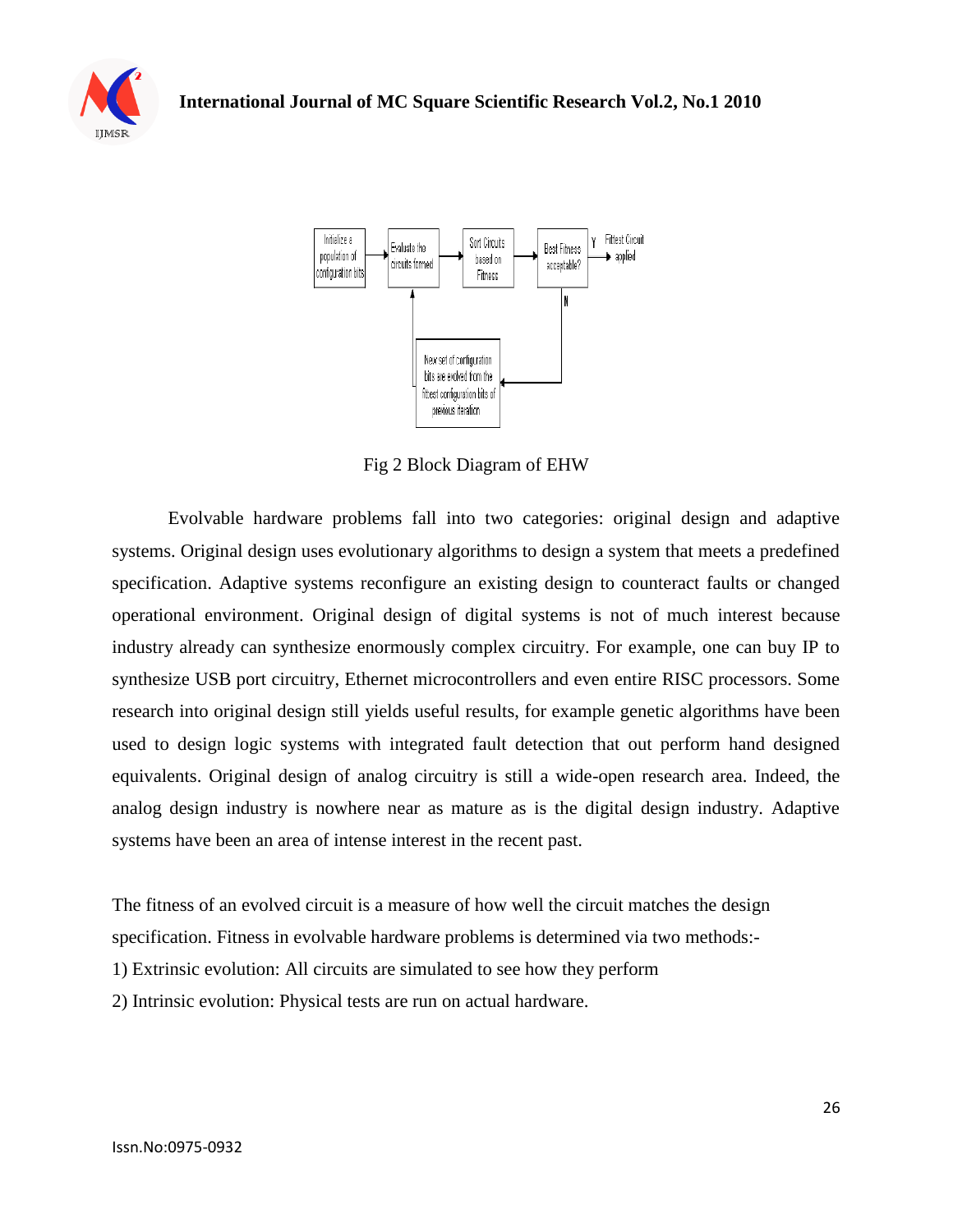

In off-line fitness computation (OFL) or Extrinsic evolution, the evolution is simulated in software, and only the elite chromosome is written to the hardware device. In online Fitness Computation (ONL), the hardware device gets configured for each chromosome for each generation (sometimes named intrinsic evolution). GA is the most commonly used evolutionary algorithm and uses biological operators like crossover and mutation .

#### **4. Moving Window Architecture**

In order to implement a moving window system in VHDL, a design was devised that took advantage of certain features of FPGAs. FPGAs generally handle flip -flops quite easily, but instantiation of memory on chip is more difficult. Still, compared with the other option, off-chip memory, the choice using on-chip memory was clear. It was determined that the output of the architecture should be vectors for pixels in the window, along with a data valid signal, which is used to inform an algorithm using the window generation unit as to when the data is ready for processing. Since it was deemed necessary to achieve maximum performance in a relatively small space, FIFO Units specific to the target FPGA were used. Importantly though, to the algorithms using the window generation architecture, the output of the window generation units is exactly the same. This useful feature allows algorithm interchangeability between the two architectures, which helped significantly, cut down algorithm development time. A window size was chosen because it was small enough to be easily fit onto the target FPGAs, and is considered large enough to be effective for most commonly used image sizes. With larger window sizes, more FIFOs and flip -flops must be used, which increases the FPGA resources used significantly. Figure 1, 2 shows a graphic representation of the FIFO and flip flop architecture used for this design for a given output pixel window as Shown in Fig  $3 \& 4$ .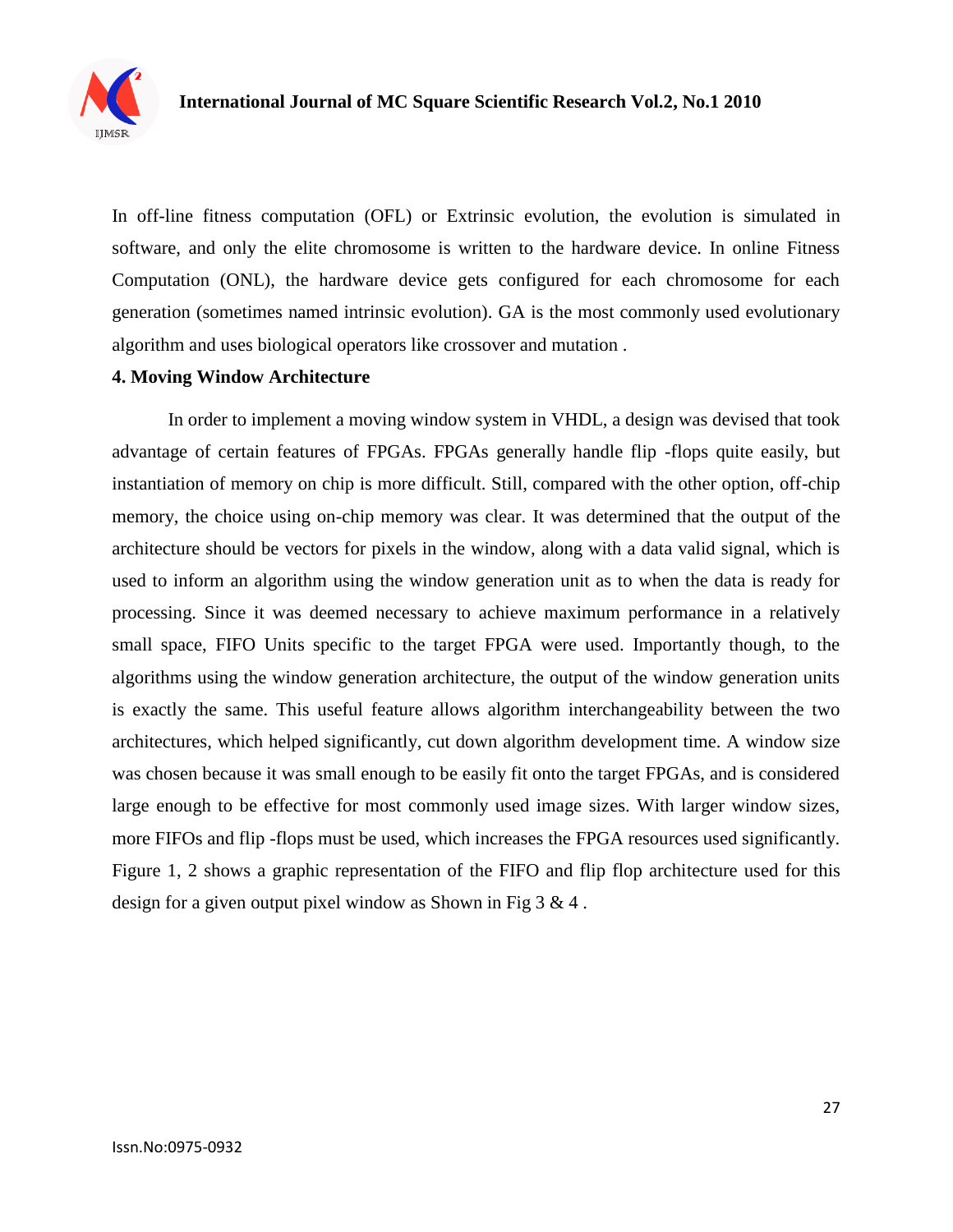



Fig.3 Moving Window Architecture



Fig. 4 Reading Pixels from Window.

#### **5. Parallel Sorting strategy:**

To make a fair comparison of the parallel sorting strategy against wave sorter strategy in terms of the total number of required steps to sort an array, it is necessary to consider the steps used to read data from memory and the steps required to store the sorted data back to memory. The proposed approach is based on the same structure of the registers array used in the wave sorter strategy. With this kind of array, data can be stored in the array by sending a datum to the first register and later, when the second datum is sent to the first register, the value on the first array is shifted to the second register. Thus, for every datum sent to the array to be stored, values in registers are shifted to their respective adjacent registers. This process requires *n* steps. The same number of steps is required to take data out from the array as Shown Fig 5. This approach allows storing a new set of data in the array while the previous set is being sent back into the memory. As mentioned in section 2, suffix sorting might imply more than one sorting iterations. If *k* sorts are required, then the parallel sorting requires to  $((n+n/2) * k + n)$  to sort an array of *n* data. Thus total number of steps required can be obtained by the following equation: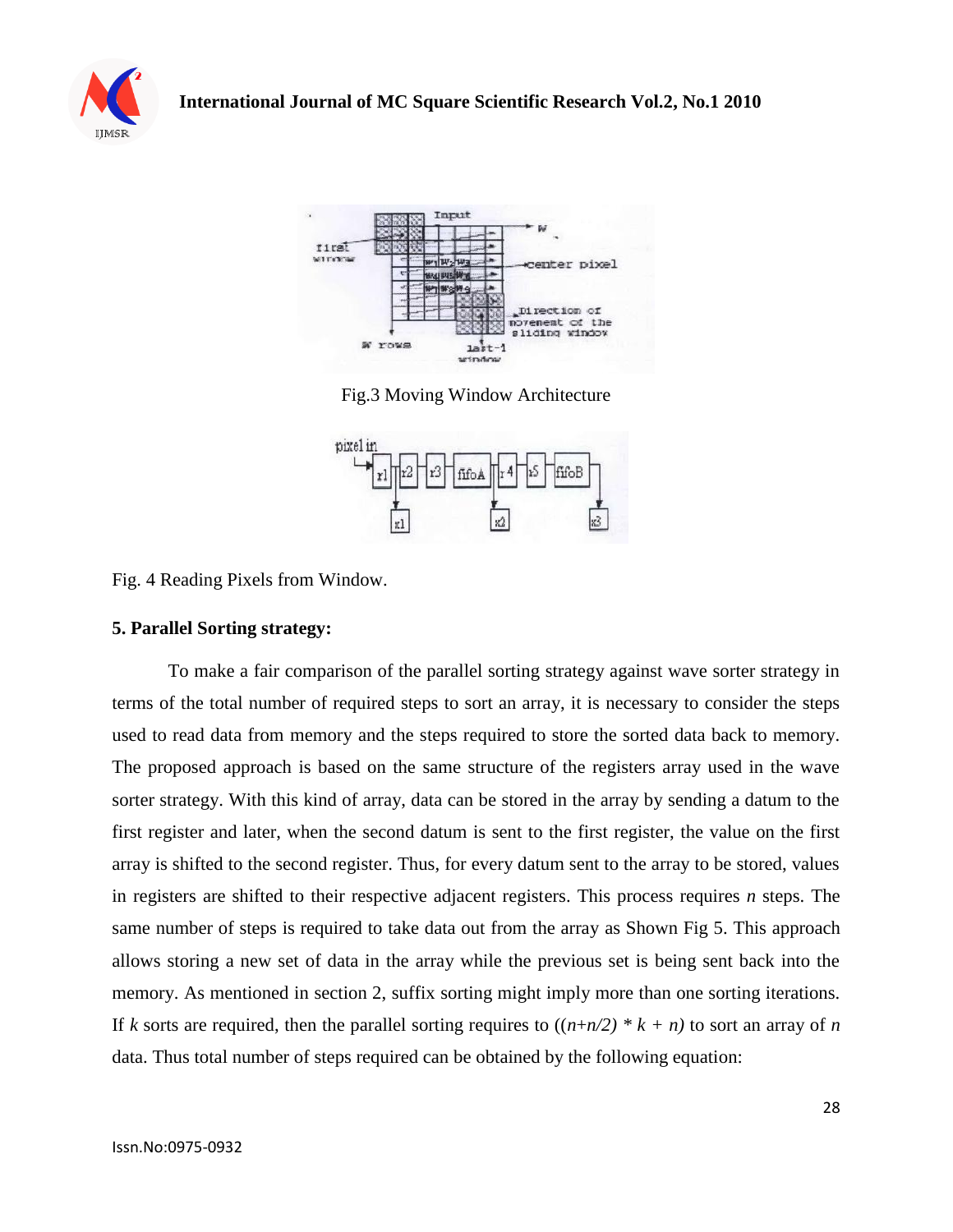

$$
f_{\text{steps}}^{PS}(n,k) = n \left( \frac{3}{2}k + 1 \right)
$$

The parallel strategy leads to a significant reduction compared to the wave sorter approach. Furthermore, in additional sorts the necessary number of steps for sorting is equal to the number of characters in the biggest group of identical characters divided by 2 (remember that an additional sorting is implied if groups of identical adjacent characters appear in the array). This implies that in practice, it is possible to reduce more than the number of steps to solve the suffix problem.



5.Parallel sorting with two levels of comparators performance

#### **6. Implementation and Testing:**

The adaptive filter works on a rectangular region **Sxy**. The adaptive median filter changes the size of **Sxy** during the filtering operation depending on certain criteria as listed below. The output of the filter is a single value which the replaces the current pixel value at (x, y), the point on which **Sxy** is centered at the time. The following notation is adapted from the book and is reintroduced here:

 $Z_{\text{min}}$  = Minimum gray level value in  $S_{xy}$ .

 $Z_{\text{max}}$  = Maximum gray level value in  $S_{xy}$ 

$$
Z_{\text{med}} = \text{Median of gray levels in } S_{xy}
$$

Fig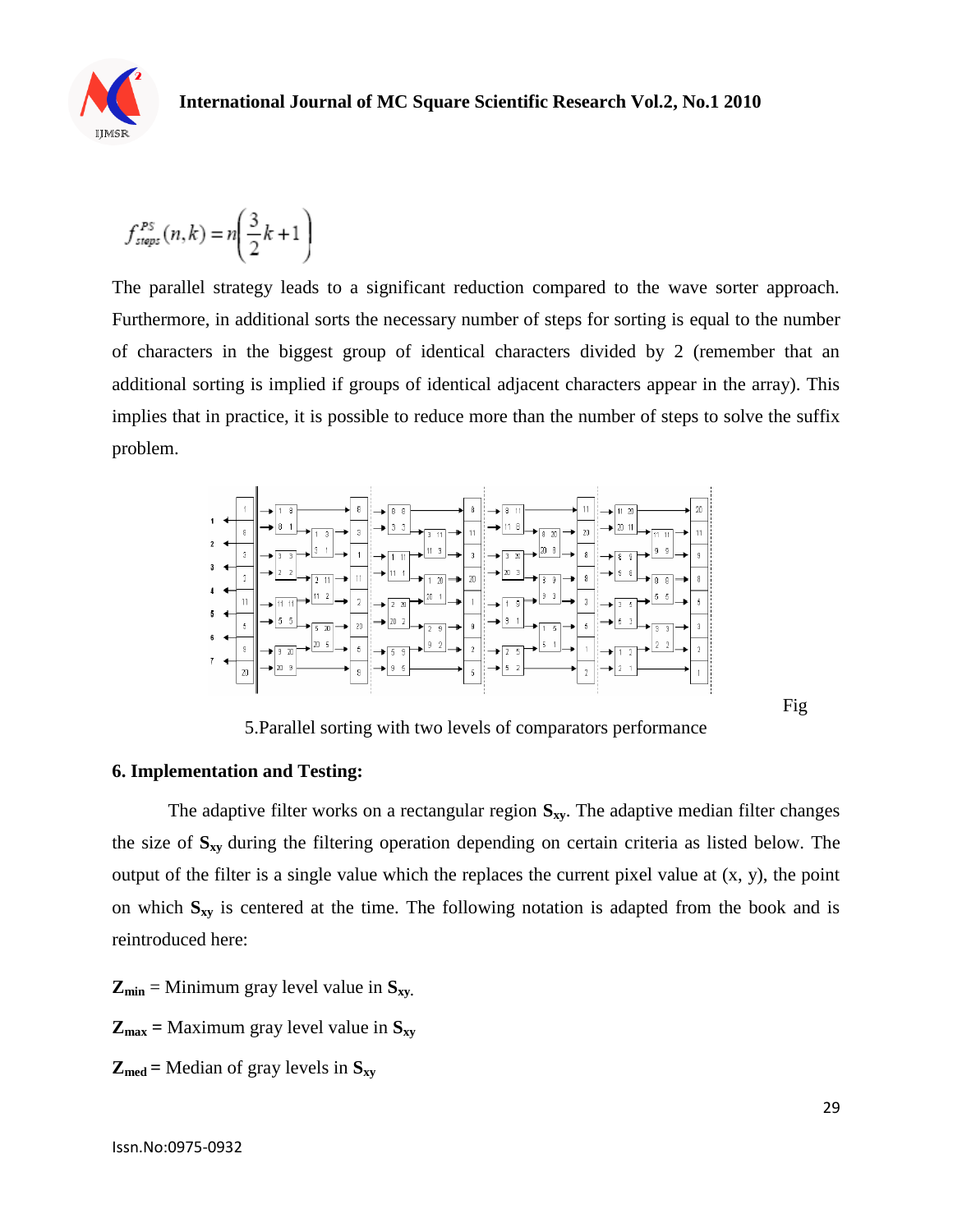

 $\mathbf{Z}_{\mathbf{x}\mathbf{y}}$  = gray level at coordinates  $(\mathbf{x}, \mathbf{y})$ 

 $S_{\text{max}}$  = Maximum allowed size of  $S_{\text{xy}}$ 

# **The adaptive median filter works in two levels denoted Level A and Level B as follows:**

Level A:  $A1 = Z_{\text{med}} - Z_{\text{min}}$ 

 $A2 = Z_{\text{med}} - Z_{\text{max}}$ 

If  $A1 > 0$  AND  $A2 < 0$ , Go to level B

Else increase the window size

If window size  $\leq$  **S**<sub>max</sub> repeat level A

**Else output Zxy.**

Level B:  $B1 = Z_{xy} - Z_{min}$ 

 $B2 = Z_{xy} - Z_{min}$ 

If  $B1 > 0$  And  $B2 < 0$  output  $Z_{xy}$ 

Else output  $Z_{\text{med}}$ .

The algorithm has three main purposes:

- (a) To remove "Salt and Pepper" noise.
- (b) To smoothen any non impulsive noise.
- (c) To reduce excessive distortions such as too much thinning or thickening of object boundaries.

# **7. RESULT**:

Two signals were considered for the test. These were subjected to salt and pepper noise of unit amplitude. one form of the evolved architecture of the reconfigurable fabric during operation, give the deviations of the output with respect to the original value of the signals. The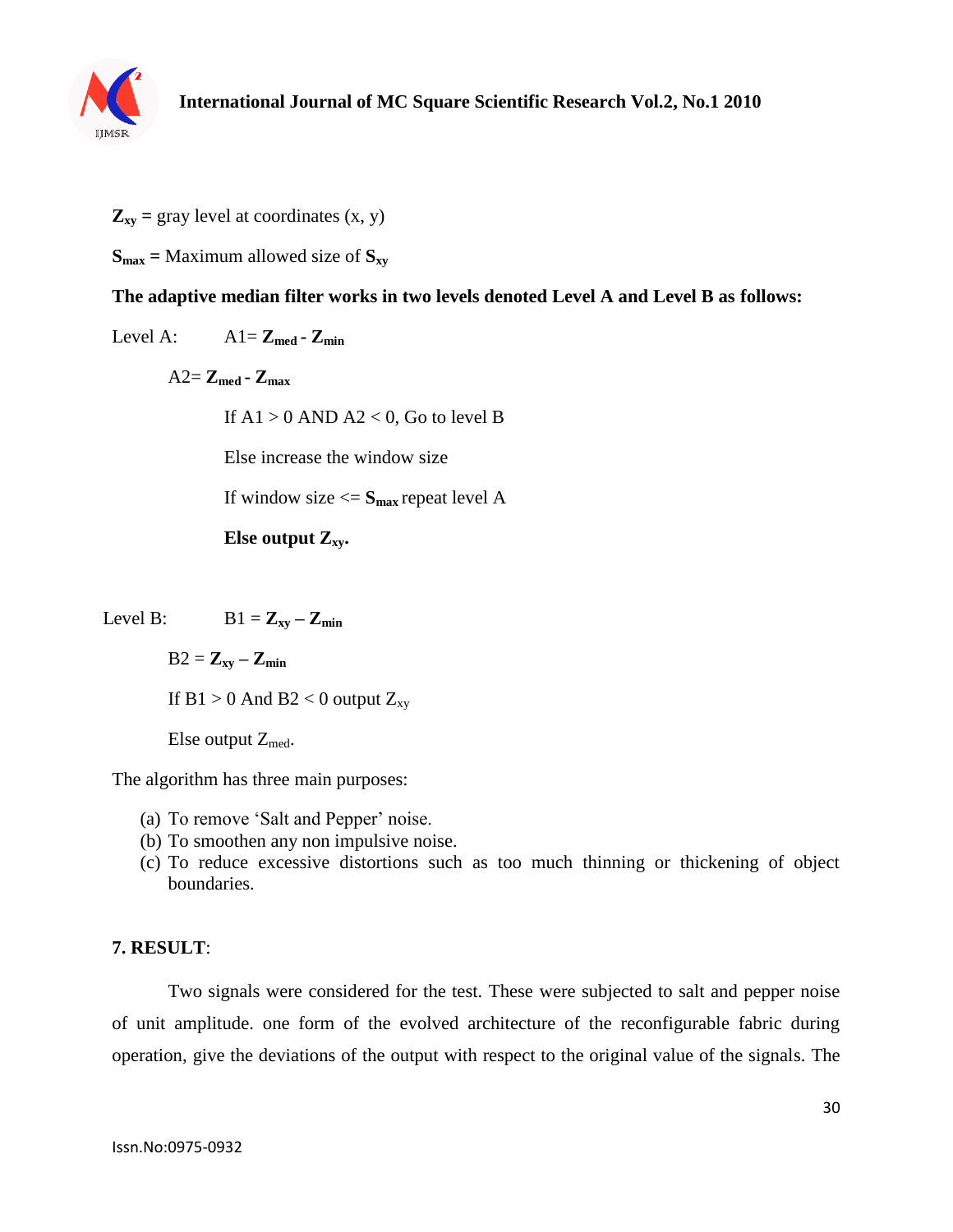

# **International Journal of MC Square Scientific Research Vol.2, No.1 2010**

absolute error values of the filter for the 2 signals.The adaptive median filter is designed to remove impulsive noise from images. Therefore, our algorithm"s performance was first tested with basic salt and pepper noise. The next test involves processing images that contain impulsive and/or non-impulsive noise. It is well known that the median filter does not provide sufficient smoothening of non-impulsive noise. Therefore, Gaussian and 'salt and pepper' noise were added to the image which was then processed by the algorithm. The Fig 6 show the performance of the adaptive median filter.



Fig 6.Results of filtering with a 3*X*3 median and conditional median filter. From left to right, first row: original Image, noisy image; second row: standard median filter, Adaptive median filter.

# *8.* **CONCLUSION**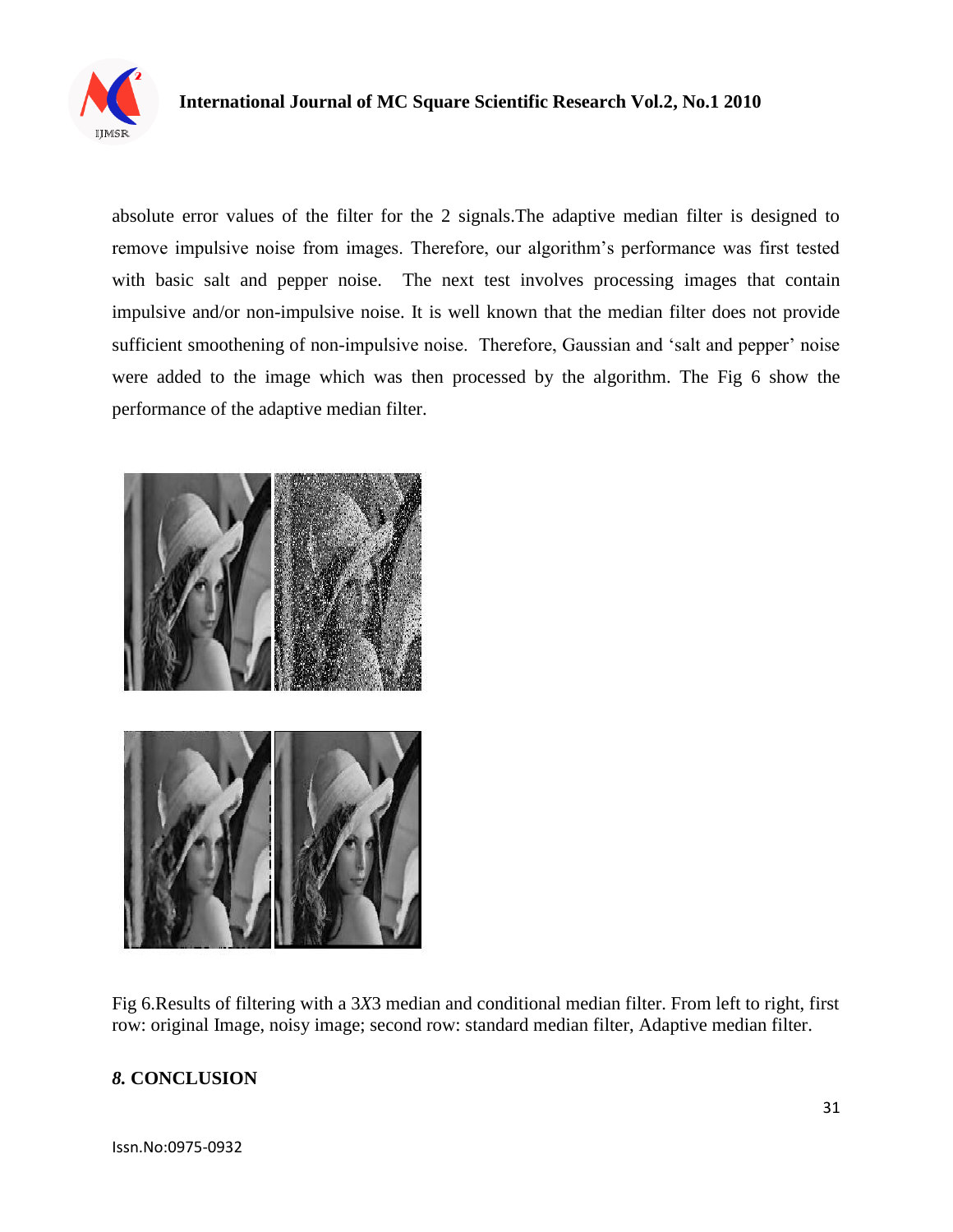

The proposed architecture is designed to reconfigure itself and provide real-time noise reduction. The filter logic is implemented on a novel reconfigurable fabric designed for the specific purpose of implementing an FIR filter using primitive operators, and is synthesized on a Xilinx. The results obtained show the validity of the approach to adaptive noise reduction using Evolvable Digital Filters. The filter was able to track signal variations, and retrieved the signal data with minimal error. The architecture provides the capability of implementing the reconfigurable fabric in a pipelined fashion and Also includes the implementation of the pipelined version of the filter for improved speed, and to optimize the programmable processing element at circuit level for efficient ASIC implementation of the reconfigurable fabric. The propose architecture , which is processed one pixel per clock cycle, thus to process an image of size *256* x 256 when a clock of 100 MHz is used and hence is suitable for real time applications .The adaptive median filter successfully removes impulsive noise from images. Overall, the performance is as expected and the successful implementation of the adaptive median filter is presented.

#### **References**

- [1] Zdenek Vasicek, Lukas Sekanina, Novel Hardware Implementation of Adaptive Median Filters 978-1-4244-2277-7/08/ ©2008 IEEE
- [2] Olli Vainio, Yrjö Neuvo, Steven E. Butner, *A Signal Processor for Median-Based Algorithms*, IEEE Transactions on Acoustics, Speech, Processing VOL 37. NO. 9, September 1989.
- [3] V.V. Bapeswara Rao and K. Sankara Rao, *A New Algorithm for Real-Time Median Filtering*, IEEE Transactions on Acoustics, Speech, Processing VOL ASSP-34. NO. 6, December 1986.
- [4] M. O. Ahmad and D. Sundararajan, *Parallel Implementation of a Median Filtering Algorithm*, Int. Symp. on Signals and Systems, 1988.
- [5] Dobrowiecki Tadeusz, *Medián Szűrők*, Mérés és Automatika, 37. Évf., 1989. 3.szám
- [6] Xilinx Foundation Series Quick Start Guide, 1991-1997. Xilinx. Inc.
- [7] Jim Torresen, "An Evolvable Hardware Tutorial", FPL 2004,821-830
- [8] [2]. L. Sekanina, "Evolvable Hardware Tutorial", in GECCO 2007, New York
- [9] . Bernard Widrow and Samuel D. Steavns, "Adaptive Signal Processing", Pearson Edition, 2000.